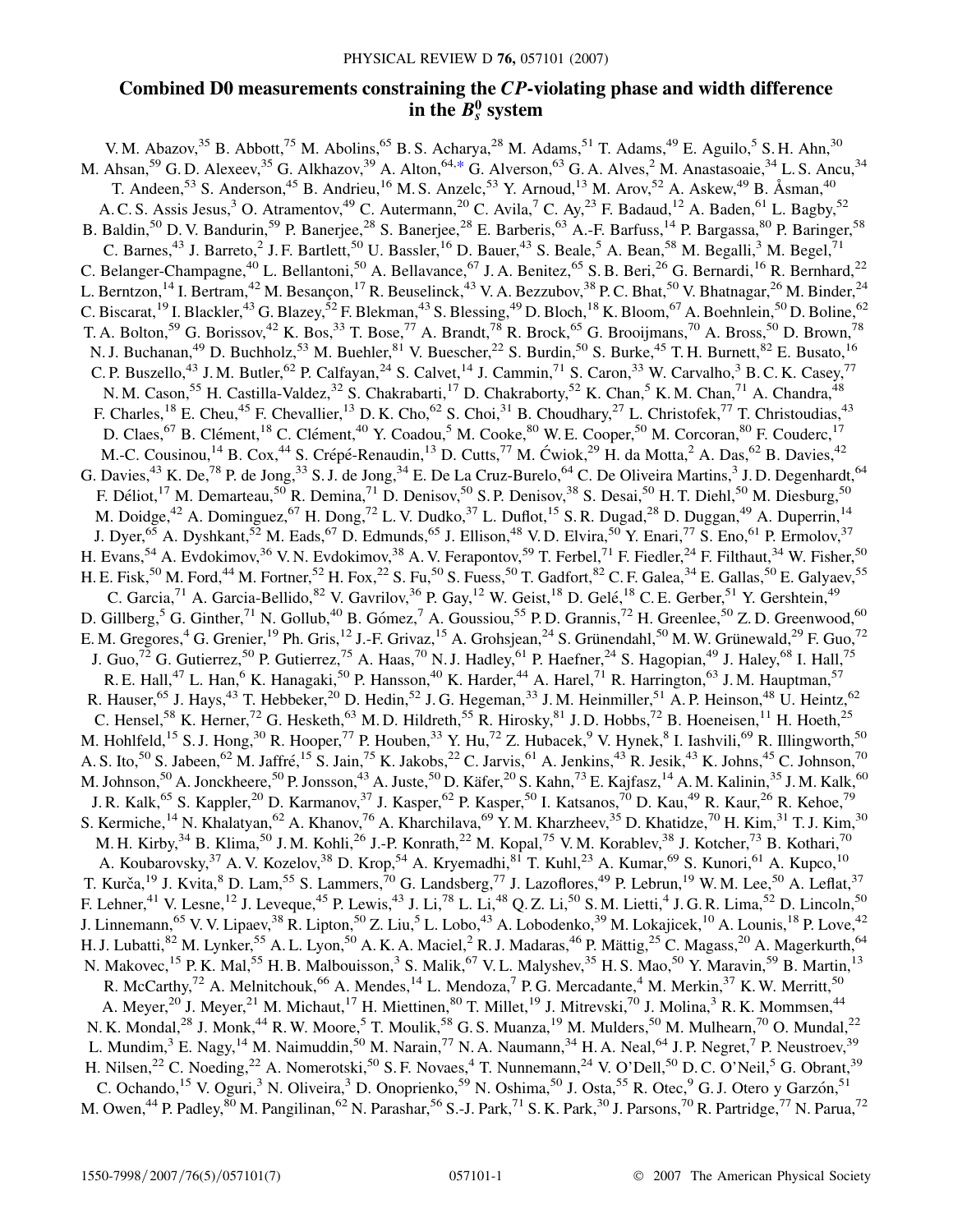<span id="page-1-1"></span>A. Patwa,<sup>73</sup> G. Pawloski,<sup>80</sup> P.M. Perea,<sup>48</sup> K. Peters,<sup>44</sup> Y. Peters,<sup>25</sup> P. Pétroff,<sup>15</sup> M. Petteni,<sup>43</sup> R. Piegaia,<sup>1</sup> J. Piper,<sup>65</sup> M.-A. Pleier,<sup>21</sup> P. L. M. Podesta-Lerma,<sup>32,[†](#page-2-1)</sup> V. M. Podstavkov,<sup>50</sup> Y. Pogorelov,<sup>55</sup> M.-E. Pol,<sup>2</sup> A. Pompoš,<sup>75</sup> B. G. Pope,<sup>65</sup> A. V. Popov,<sup>38</sup> C. Potter,<sup>5</sup> W. L. Prado da Silva,<sup>3</sup> H. B. Prosper,<sup>49</sup> S. Protopopescu,<sup>73</sup> J. Qian,<sup>64</sup> A. Quadt,<sup>21</sup> B. Quinn,<sup>66</sup> M. S. Rangel,<sup>2</sup> K. J. Rani,<sup>28</sup> K. Ranjan,<sup>27</sup> P. N. Ratoff,<sup>42</sup> P. Renkel,<sup>79</sup> S. Reucroft,<sup>63</sup> M. Rijssenbeek,<sup>72</sup> I. Ripp-Baudot,<sup>18</sup> F. Rizatdinova,<sup>76</sup> S. Robinson,<sup>43</sup> R. F. Rodrigues,<sup>3</sup> C. Royon,<sup>17</sup> P. Rubinov,<sup>50</sup> R. Ruchti,<sup>55</sup> G. Sajot,<sup>13</sup> A. Sánchez-Hernández,<sup>32</sup> M. P. Sanders,<sup>16</sup> A. Santoro,<sup>3</sup> G. Savage,<sup>50</sup> L. Sawyer,<sup>60</sup> T. Scanlon,<sup>43</sup> D. Schaile,<sup>24</sup> R. D. Schamberger,<sup>72</sup> Y. Scheglov,<sup>39</sup> H. Schellman,<sup>53</sup> P. Schieferdecker,<sup>24</sup> C. Schmitt,<sup>25</sup> C. Schwanenberger,<sup>44</sup> A. Schwartzman,<sup>68</sup> R. Schwienhorst,<sup>65</sup> J. Sekaric,<sup>49</sup> S. Sengupta,<sup>49</sup> H. Severini,<sup>75</sup> E. Shabalina,<sup>51</sup> M. Shamim,<sup>59</sup> V. Shary,<sup>17</sup> A. A. Shchukin,<sup>38</sup> R. K. Shivpuri,<sup>27</sup> D. Shpakov,<sup>50</sup> V. Siccardi,<sup>18</sup> R. A. Sidwell,<sup>59</sup> V. Simak,<sup>9</sup> V. Sirotenko,<sup>50</sup> P. Skubic,<sup>75</sup> P. Slattery,<sup>71</sup> D. Smirnov,<sup>55</sup> R. P. Smith,<sup>50</sup> G. R. Snow,<sup>67</sup> J. Snow,<sup>74</sup> S. Snyder,<sup>73</sup> S. Söldner-Rembold,<sup>44</sup> L. Sonnenschein,<sup>16</sup> A. Sopczak,<sup>42</sup> M. Sosebee,<sup>78</sup> K. Soustruznik,<sup>8</sup> M. Souza,<sup>2</sup> B. Spurlock,<sup>78</sup> J. Stark,<sup>13</sup> J. Steele,<sup>60</sup> V. Stolin,<sup>36</sup> A. Stone,<sup>51</sup> D. A. Stoyanova,<sup>38</sup> J. Strandberg,<sup>64</sup> S. Strandberg,<sup>40</sup> M. A. Strang,<sup>69</sup> M. Strauss,<sup>75</sup> R. Ströhmer,<sup>24</sup> D. Strom,<sup>53</sup> M. Strovink,<sup>46</sup> L. Stutte,<sup>50</sup> S. Sumowidagdo,<sup>49</sup> P. Svoisky,<sup>55</sup> A. Sznajder,<sup>3</sup> M. Talby,<sup>14</sup> P. Tamburello,<sup>45</sup> W. Taylor,<sup>5</sup> P. Telford,<sup>44</sup> J. Temple,<sup>45</sup> B. Tiller,<sup>24</sup> F. Tissandier,<sup>12</sup> M. Titov,<sup>22</sup> V. V. Tokmenin,<sup>35</sup> M. Tomoto,<sup>50</sup> T. Toole,<sup>61</sup> I. Torchiani,<sup>22</sup> T. Trefzger,<sup>23</sup> S. Trincaz-Duvoid,<sup>16</sup> D. Tsybychev,<sup>72</sup> B. Tuchming,<sup>17</sup> C. Tully,<sup>68</sup> P.M. Tuts,<sup>70</sup> R. Unalan,<sup>65</sup> L. Uvarov,<sup>39</sup> S. Uvarov,<sup>39</sup> S. Uzunyan,<sup>52</sup> B. Vachon,<sup>5</sup> P. J. van den Berg,<sup>33</sup> B. van Eijk,<sup>35</sup> R. Van Kooten,<sup>54</sup> W. M. van Leeuwen,<sup>33</sup> N. Varelas,<sup>51</sup> E. W. Varnes,<sup>45</sup> A. Vartapetian,<sup>78</sup> I. A. Vasilyev,<sup>38</sup> M. Vaupel,<sup>25</sup> P. Verdier,<sup>19</sup> L. S. Vertogradov,<sup>35</sup> M. Verzocchi,<sup>50</sup> F. Villeneuve-Seguier,<sup>43</sup> P. Vint,<sup>43</sup> J.-R. Vlimant,<sup>16</sup> E. Von Toerne,<sup>59</sup> M. Voutilainen,<sup>67[,‡](#page-2-2)</sup> M. Vreeswijk,<sup>33</sup> H. D. Wahl,<sup>49</sup> L. Wang,<sup>61</sup> M. H. L. S. Wang,<sup>50</sup> J. Warchol,<sup>55</sup> G. Watts,<sup>82</sup> M. Wayne,<sup>55</sup> G. Weber,<sup>23</sup> M. Weber,<sup>50</sup> H. Weerts,<sup>65</sup> A. Wenger,<sup>22,§</sup> N. Wermes,<sup>21</sup> M. Wetstein,<sup>61</sup> A. White,<sup>78</sup> D. Wicke,<sup>25</sup> G. W. Wilson,<sup>58</sup> S. J. Wimpenny,<sup>48</sup> M. Wobisch,<sup>50</sup> D. R. Wood, <sup>63</sup> T. R. Wyatt, <sup>44</sup> Y. Xie, <sup>77</sup> S. Yacoob, <sup>53</sup> R. Yamada, <sup>50</sup> M. Yan, <sup>61</sup> T. Yasuda, <sup>50</sup> Y. A. Yatsunenko, <sup>35</sup> K. Yip, <sup>73</sup> H. D. Yoo,<sup>77</sup> S. W. Youn,<sup>53</sup> C. Yu,<sup>13</sup> J. Yu,<sup>78</sup> A. Yurkewicz,<sup>72</sup> A. Zatserklyaniy,<sup>52</sup> C. Zeitnitz,<sup>25</sup> D. Zhang,<sup>50</sup> T. Zhao,<sup>82</sup> B. Zhou,<sup>64</sup> J. Zhu,<sup>72</sup> M. Zielinski,<sup>71</sup> D. Zieminska,<sup>54</sup> A. Zieminski,<sup>54</sup> V. Zutshi,<sup>52</sup> and E. G. Zverev<sup>37</sup>

(D0 Collaboration)

1 *Universidad de Buenos Aires, Buenos Aires, Argentina* <sup>2</sup>

*LAFEX, Centro Brasileiro de Pesquisas Fı´sicas, Rio de Janeiro, Brazil* <sup>3</sup>

*Universidade do Estado do Rio de Janeiro, Rio de Janeiro, Brazil* <sup>4</sup>

<sup>4</sup>Instituto de Física Teórica, Universidade Estadual Paulista, São Paulo, Brazil

<span id="page-1-0"></span>*University of Alberta, Edmonton, Alberta, Canada, Simon Fraser University, Burnaby, British Columbia, Canada, York University,*

*Toronto, Ontario, Canada, and McGill University, Montreal, Quebec, Canada* <sup>6</sup>

*University of Science and Technology of China, Hefei, People's Republic of China* <sup>7</sup>

*Universidad de los Andes, Bogota´, Colombia* <sup>8</sup>

<sup>8</sup> Center for Particle Physics, Charles University, Prague, Czech Republic <sup>9</sup> Czech Technical University, Prague, Czech Republic

<sup>10</sup>Center for Particle Physics, Institute of Physics, Academy of Sciences of the Czech Republic, Prague, Czech Republic<br><sup>11</sup>Universidad San Francisco de Quito, Quito, Ecuador<br><sup>12</sup>Laboratoire de Physique Corpusculaire, IN

and Université de Haute Alsace, Mulhouse, France<br><sup>19</sup>IPNL, Université Lyon 1, CNRS/IN2P3, Villeurbanne, France and Université de Lyon, Lyon, France<br><sup>20</sup>III. Physikalisches Institut A, RWTH Aachen, Aachen, Germany

<sup>21</sup> Physikalisches Institut, Universität Bonn, Bonn, Germany<br><sup>22</sup> Physikalisches Institut, Universität Freiburg, Freiburg, Germany<br><sup>23</sup> Institut für Physik, Universität Mainz, Mainz, Germany<br><sup>24</sup> Ludwig-Maximilians-Unive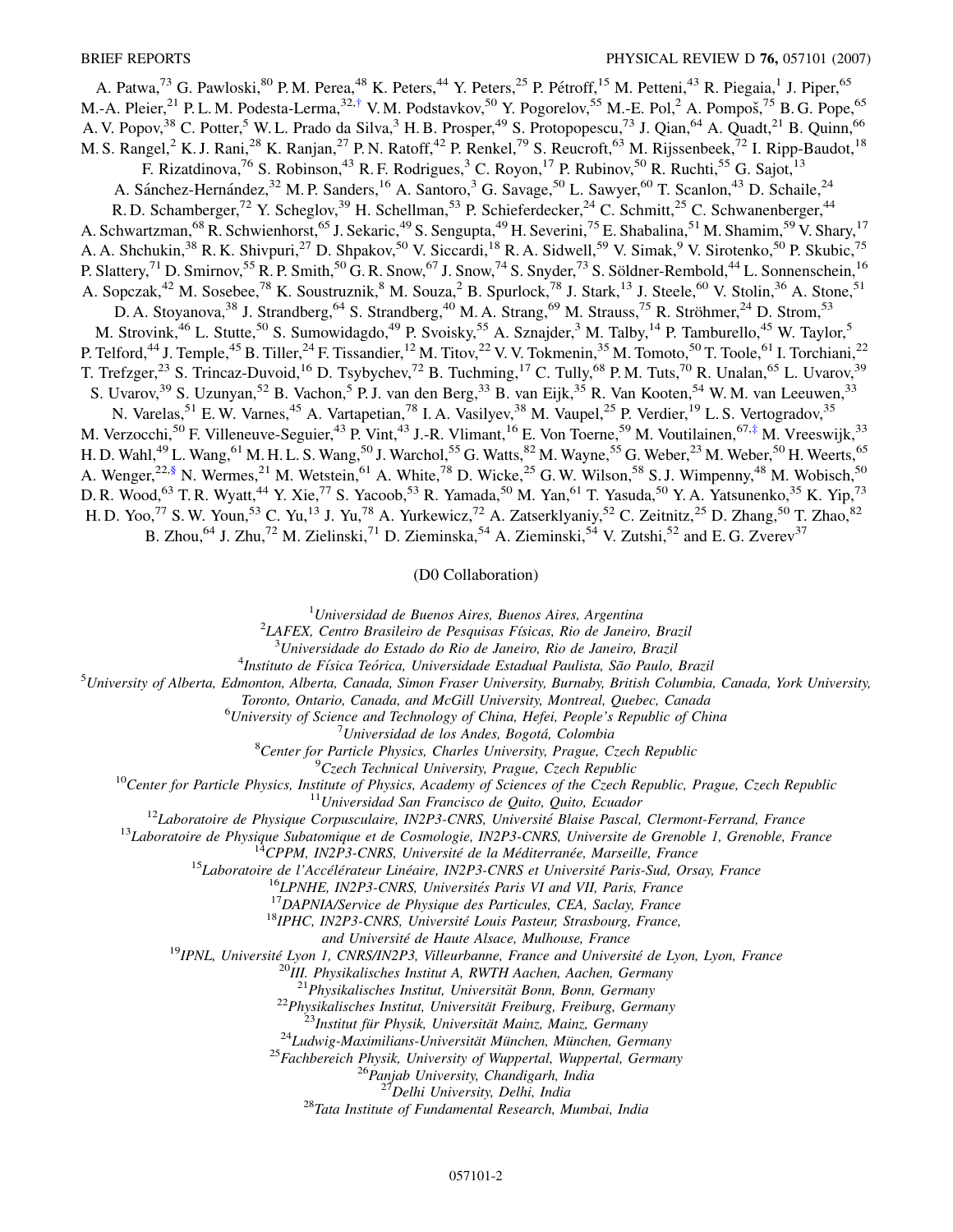$\begin{array}{r} \begin{array}{r} \text{ } ^{29} \text{University College Dublin, Dublin, Ireland} \\ \text{ } ^{30} \text{Korea Detection Laboratory, Korea University, Seoul, Korea} \\ \text{ } ^{31} \text{SungKyunKwan University, Stwon, Korea} \end{array} \\ \begin{array}{r} \begin{array}{r} \text{ } ^{31} \text{SungKyunKwan University, Stwon, Korea} \\ \text{ } ^{32} \text{CINVESTAY, Mexico City, Mexico} \\ \text{ } ^{32} \text{FOM-Institute NIKHEF and University of Amsterdam/NIKHEF, Amsterdam, The Netherlands} \\ \text{ } ^{34} \text{Radboud University Nijmegen/NIKHEF, Nijmegen, The$ *and Uppsala University, Uppsala, Sweden*<br><sup>41</sup>*Physik Institut der Universität Zürich, Zürich, Switzerland*<br><sup>42</sup>*Lancaster University, Lancaster, United Kingdom*<br><sup>43</sup>*Imperial College, London, United Kingdom* <sup>43</sup>*Imperial College, London, United Kingdom* <sup>44</sup>*University of Manchester, Manchester, United Kingdom* <sup>46</sup> Lawrence Berkeley National Laboratory and University of California, Berkeley, California 94720, USA<br><sup>47</sup> California State University, Fresno, California 93740, USA <sup>48</sup>*University of California, Riverside, California 92521, USA* <sup>50</sup>Fermi National Accelerator Laboratory, Batavia, Illinois 60510, USA <sup>51</sup>*University of Illinois at Chicago, Chicago, Illinois 60607, USA* <sup>52</sup>*Northern Illinois University, DeKalb, Illinois 60115, USA* <sup>53</sup>*Northwestern University, Evanston, Illinois 60208, USA* <sup>55</sup>*University of Notre Dame, Notre Dame, Indiana 46556, USA* <sup>56</sup>*Purdue University Calumet, Hammond, Indiana 46323, USA* <sup>57</sup>Iowa State University, Ames, Iowa 50011, USA<br><sup>58</sup>University of Kansas, Lawrence, Kansas 66045, USA<br><sup>59</sup>Kansas State University, Manhattan, Kansas 66506, USA<br><sup>60</sup>Louisiana Tech University, Ruston, Louisiana 71272, USA<br> <sup>65</sup>Michigan State University, East Lansing, Michigan 48824, USA <sup>66</sup>*University of Mississippi, University, Mississippi 38677, USA* <sup>68</sup>Princeton University, Princeton, New Jersey 08544, USA<br><sup>69</sup>State University of New York, Buffalo, New York 14260, USA<br><sup>70</sup>Columbia University, New York, New York 10027, USA <sup>71</sup>Columbia University of Rochester, New York 14627, USA<sup>72</sup>State University of New York, Stony Brook, New York 11794, USA<sup>73</sup>Brookhaven National Laboratory, Upton, New York 11973, USA <sup>74</sup>Langston University, Langston, Oklahoma 73050, USA<br><sup>75</sup>University of Oklahoma, Norman, Oklahoma 73019, USA<br><sup>76</sup>Oklahoma State University, Stillwater, Oklahoma 74078, USA<br><sup>77</sup>Brown University, Providence, Rhode Island <sup>78</sup>University of Texas, Arlington, Texas 76019, USA<br><sup>79</sup>Southern Methodist University, Dallas, Texas 75275, USA<br><sup>80</sup>Rice University, Houston, Texas 77005, USA<br><sup>81</sup>University of Virginia, Charlottesville, Virginia 22901, <sup>82</sup>*University of Washington, Seattle, Washington 98195, USA*

<span id="page-2-0"></span>[<sup>\\*</sup>V](#page-0-0)isitor from Augustana College, Sioux Falls, SD, USA

<span id="page-2-1"></span>[<sup>†</sup>](#page-1-1) Visitor from ICN-UNAM, Mexico City, Mexico.

<span id="page-2-2"></span>[<sup>‡</sup>](#page-1-0) Visitor from Helsinki Institute of Physics, Helsinki, Finland.

<sup>§</sup>Visitor from Universität Zürich, Zürich, Switzerland.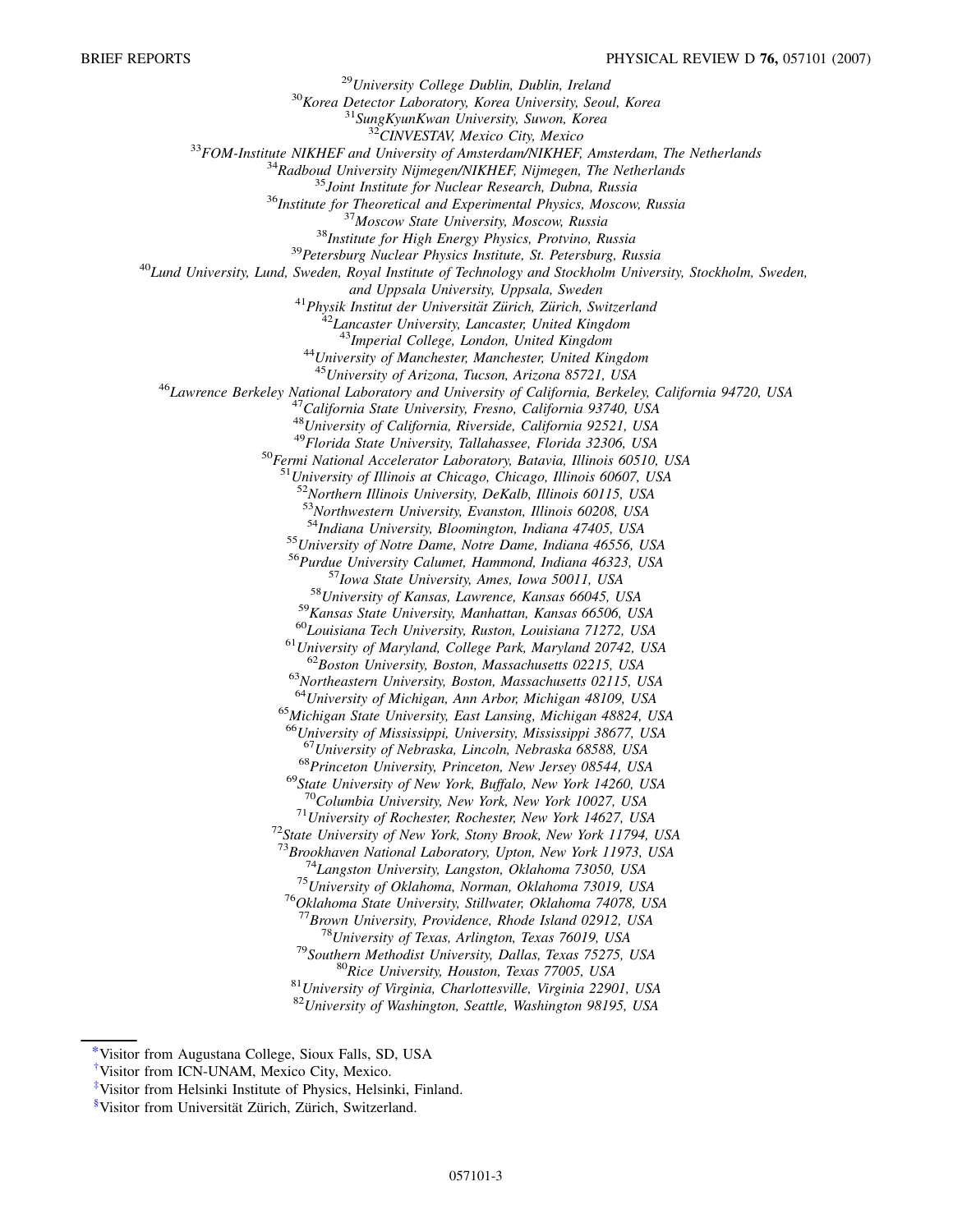## (Received 21 February 2007; published 17 September 2007)

We combine the D0 measurement of the width difference between the light and heavy  $B_s^0$  mass eigenstates and of the *CP*-violating mixing phase determined from the time-dependent angular distributions in the  $B_s^0 \rightarrow J/\psi \phi$  decays along with the charge asymmetry in semileptonic decays also measured with the D0 detector. With the additional constraint from the world average of the flavor-specific  $B_s^0$ lifetime, we obtain  $\Delta\Gamma_s \equiv (\Gamma_L - \Gamma_H) = 0.13 \pm 0.09 \text{ ps}^{-1}$  and  $|\phi_s| = 0.70^{+0.39}_{-0.47}$  or  $\Delta\Gamma_s = -0.13 \pm 0.09 \text{ ps}^{-1}$ 0.09 ps<sup>-1</sup> and  $|\phi_s| = 2.44^{+0.47}_{-0.39}$ . The data sample corresponds to an integrated luminosity of 1.1 fb<sup>-1</sup> accumulated with the D0 detector at the Fermilab Tevatron Collider.

DOI: [10.1103/PhysRevD.76.057101](http://dx.doi.org/10.1103/PhysRevD.76.057101) PACS numbers: 13.25.Hw, 11.30.Er

One of the great challenges for elementary particle physics is to trace all possible sources of the violation of *CP* symmetry. In the standard model (SM) of particle physics, *CP* symmetry is violated through the Cabibbo-Kobayashi-Maskawa (CKM) mechanism [[1\]](#page-5-0). Although the SM picture of *CP* violation has so far been confirmed by all laboratory measurements, it has an unsolved problem: the level of *CP* violation in the SM is too small to produce the observed baryon number density in the universe [[2\]](#page-5-1). Sources of *CP* violation beyond the CKM mechanism must, therefore, exist to account for the deficit. One signal of *CP* violation arises in the mixing of doublets of neutral mesons.

In the SM, the light  $(L)$  and heavy  $(H)$  mass eigenstates of the mixed  $B_s^0$  system are expected to have sizeable mass and decay width differences:  $\Delta M_s \equiv M_H - M_L$  and  $\Delta\Gamma_s \equiv \Gamma_L - \Gamma_H$ . The two mass eigenstates are expected to be almost pure *CP* eigenstates. The *CP*-violating mixing phase is predicted [\[3](#page-5-2)] to be  $\phi_s = (4.2 \pm 1.4) \times 10^{-3}$ . New phenomena may alter  $\phi_s$  leading to a reduction of the observed  $\Delta\Gamma_s$  compared to the SM prediction [\[3\]](#page-5-2)  $\Delta\Gamma_s^{SM}$ :  $\Delta\Gamma_s = \Delta\Gamma_s^{\text{SM}} \times |\cos\phi_s|$ . While  $B_s^0 \text{-} \bar{B}_s^0$  oscillations have been detected [\[4](#page-5-3)] and the mass difference has recently been measured to high precision [\[5\]](#page-5-4), the *CP*-violating phase remains unknown. The D0 experiment [\[6\]](#page-6-0) at the Fermilab Tevatron Collider has conducted a series of studies  $[7-10]$  $[7-10]$  $[7-10]$  $[7-10]$  $[7-10]$  of  $B_s^0$  mesons produced in proton-antiproton  $(p\bar{p})$  interactions. This report utilizes these results to obtain the best estimate of the *CP*-violating phase in the  $B_s^0$ system.

In Ref. [\[7\]](#page-6-1), we studied the decay sequence  $B_s^0 \rightarrow J/\psi \phi$ ,  $J/\psi \rightarrow \mu^+ \mu^-$ ,  $\phi \rightarrow K^+ K^-$ . From a fit to the timedependent angular distribution of the decay products, we obtained the mean lifetime,  $\bar{\tau}_s = 1/\bar{\Gamma}_s$  (where  $\bar{\Gamma}_s \equiv (\Gamma_H + \Gamma_s)$  $\Gamma_L$ /2),  $\Delta \Gamma_s$ , and the first direct constraint on  $\phi_s$ . As discussed in Ref. [\[7](#page-6-1)], there is a 4-fold ambiguity in the result for  $\phi_s$ :  $\pm \phi_s$  and  $\pm (\pi - \phi_s)$ . The sign of sin $\phi_s$  is reversed with the simultaneous reversal of the signs of the cosines of the *CP*-conserving strong phases  $\delta_1$  and  $\delta_2$ . (We adopted the amplitude definition and sign convention of Ref. [\[11\]](#page-6-3)). The possible solutions are

<span id="page-3-1"></span>
$$
|\phi_s| = 0.79 \pm 0.56 \text{(stat)}^{+0.01}_{-0.14} \text{(syst)},
$$
  
\n
$$
\Delta \Gamma_s = 0.17 \pm 0.08 \text{(stat)} \pm 0.02 \text{(syst)} \text{ps}^{-1};
$$
  
\n
$$
|\phi_s| = 2.35 \pm 0.56 \text{(stat)}^{+0.14}_{-0.01} \text{(syst)},
$$
  
\n
$$
\Delta \Gamma_s = -0.17 \pm 0.08 \text{(stat)} \pm 0.02 \text{(syst)} \text{ps}^{-1}.
$$
 (1)

The solutions with positive  $\Delta\Gamma_s$  are consistent with the SM prediction [\[7](#page-6-1)].

Flavor-specific decays are those particular decay channels where the flavor of the  $B_s^0$  (i.e., whether  $B_s^0$  or  $\overline{B}_s^0$ ) can be determined from the decay products, e.g., from the charge of the lepton in  $B_s^0$  semileptonic decay. These decays are 50% *CP* even and 50% *CP* odd at  $t = 0$  and provide independent constraints on the parameters of the system. An effective mean lifetime, resulting from a single-exponential fit to the decay time distribution,  $\tau_{\text{fs}} = 1/\overline{\Gamma}_{\text{fs}}$ , is related to the physics parameters  $\overline{\Gamma}_{s}$  and  $\Delta\Gamma_s$  through the equation  $\Gamma_{fs} = \overline{\Gamma}_s - (\Delta\Gamma_s)^2/2\overline{\Gamma}_s$  +  $\mathcal{O}(\Delta\Gamma_s)^3/\overline{\Gamma}_s^2$  [\[12\]](#page-6-4) (see Fig. [1\)](#page-4-0). We use the world-average value,  $\tau_{fs} = 1/\Gamma_{fs} = 1.440 \pm 0.036$  ps [[13](#page-6-5)], from a fit including the recent D0 measurement,  $\tau_{\text{fs}} = 1/\Gamma_{\text{fs}} =$  $1.398 \pm 0.044(stat)_{-0.025}^{+0.028}(syst)$  ps [\[8\]](#page-6-6).

Independently, we obtained another constraint on the parameters of the  $B_s^0$  system from the measurements of the semileptonic charge asymmetry induced by  $B_s^0$  mixing. In general, the semileptonic charge asymmetry for a *bq* meson state  $B_q^0$  is defined as [\[14\]](#page-6-7)

$$
A_{SL}^q = \frac{N(\bar{B}_q^0 \to \ell^+ X) - N(B_q^0 \to \ell^- X)}{N(\bar{B}_q^0 \to \ell^+ X) + N(B_q^0 \to \ell^- X)}.
$$
 (2)

<span id="page-3-0"></span>It is related to the *CP* phase  $\phi_a$  by [[15](#page-6-8)]

$$
A_{SL}^q = \frac{\Delta \Gamma_q}{\Delta M_q} \tan \phi_q.
$$
 (3)

In Ref. [[9](#page-6-9)], we measured the same-sign dimuon charge asymmetry defined as

$$
A_{SL}^{\mu\mu} = \frac{N(b\bar{b} \to \mu^{+}\mu^{+}X) - N(b\bar{b} \to \mu^{-}\mu^{-}X)}{N(b\bar{b} \to \mu^{+}\mu^{+}X) + N(b\bar{b} \to \mu^{-}\mu^{-}X)}.
$$
 (4)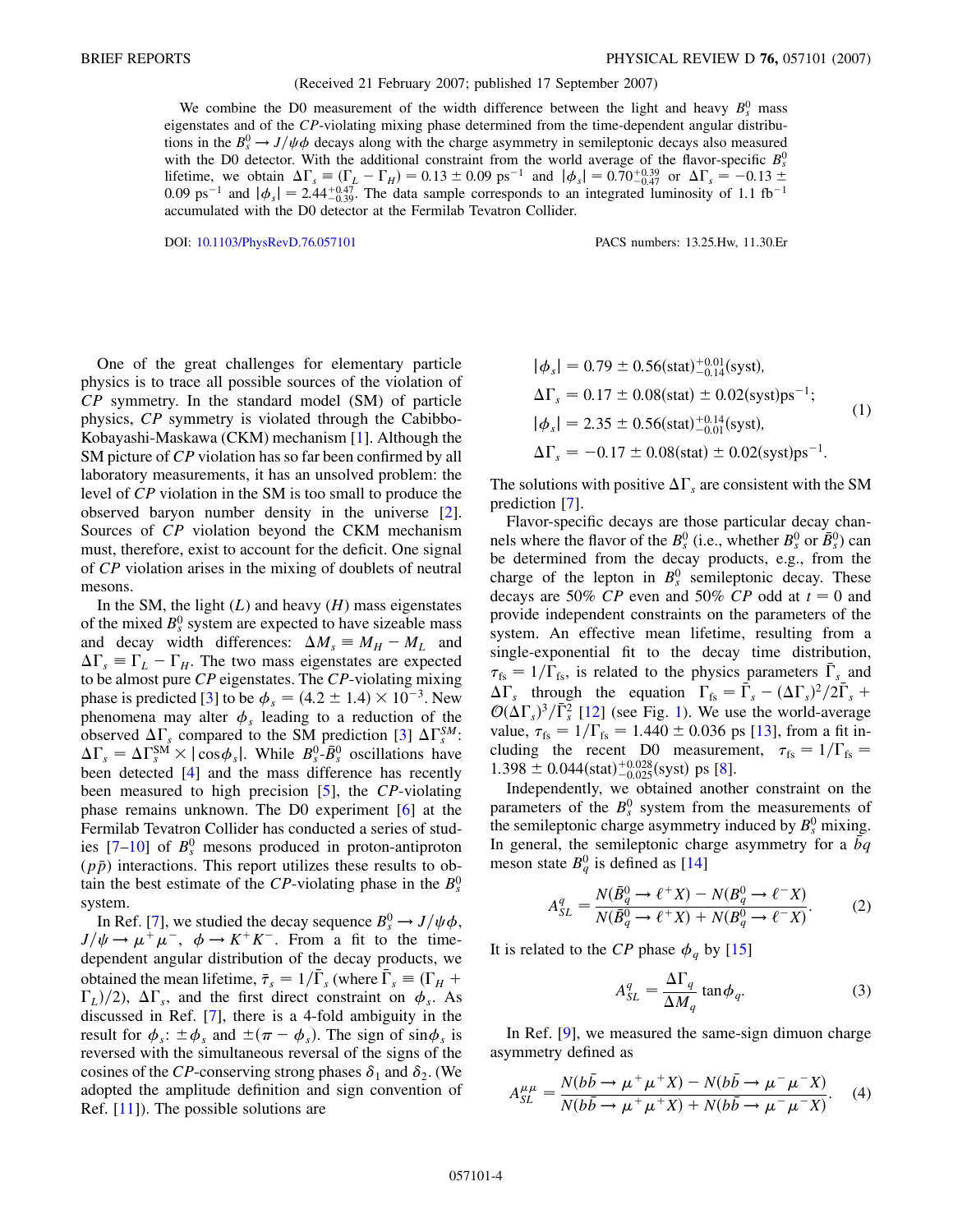<span id="page-4-0"></span>

FIG. 1 (color online). The error ellipse  $(\Delta \ln(\mathcal{L}) = 0.5)$  in the plane  $\Delta\Gamma_s$  versus  $\bar{\tau}_s$  for the fit to the  $B_s^0 \rightarrow J/\psi \phi$  data (dashed blue line) and for the fit with the constraint from the two D0 measurements of the charge asymmetry in semileptonic  $B_s^0$ decay, and from the world-average flavor-specific lifetime (solid red line). Also shown is a one- $\sigma$  band representing the world-average result [\[13\]](#page-6-5) for  $\tau_{fs}$  (see text) and a one- $\sigma$  band representing the theoretical prediction based on a QCD calculation assuming only standard model inputs  $\Delta\Gamma_s^{SM} = 0.088 \pm$  $0.017 \text{ ps}^{-1}$  [\[3\]](#page-5-2).

<span id="page-4-1"></span>Both  $B_d^0$  and  $B_s^0$  contribute to this quantity [[16](#page-6-10)], and the result of Ref. [\[9\]](#page-6-9) is given as

$$
A_{SL}^{d} + \frac{f_s Z_s}{f_d Z_d} A_{SL}^{s} = -0.0092 \pm 0.0044 \text{(stat)}
$$
  

$$
\pm 0.0032 \text{(syst)};
$$
  

$$
Z_q = \frac{1}{1 - y_q^2} - \frac{1}{1 + x_q^2}; \qquad x_q = \Delta M_q / \Gamma_q;
$$
  

$$
y_q = \Delta \Gamma_q / (2\Gamma_q);
$$
  
(5)

where  $A_{SL}^d$  and  $A_{SL}^s$  are the charge asymmetries of the  $B_d^0$ and  $B_s^0$  semileptonic decays, and  $f_d$  and  $f_s$  are the production rates of  $B_d^0$  and  $B_s^0$  mesons in the hadronization of the *b* quark, respectively. In deriving relation ([5\)](#page-4-1), it is assumed that there is no direct *CP* violation in semileptonic *B* decays and that the semileptonic width of all *B* mesons is the same. Using the world-average values  $[14]$  $[14]$   $f_d =$  $0.398 \pm 0.012$ ,  $f_s = 0.103 \pm 0.014$ ,  $x_d = 0.776 \pm 0.008$ , and  $Z_d = 0.376 \pm 0.006$ , we obtain

<span id="page-4-2"></span>
$$
\frac{f_s Z_s}{f_d Z_d} = 0.70 \pm 0.07 \text{(syst)} \pm 0.10 \text{(PDG)}.
$$
 (6)

The value of  $Z_s$  was computed using the measured values of  $\Delta\Gamma_s$  [\[7\]](#page-6-1),  $\bar{\tau}_s$  [[7\]](#page-6-1), and  $\Delta M_s$  [[5\]](#page-5-4):  $Z_s = 1.015^{+0.018}_{-0.010}$ . We have tested that propagating the  $Z_s$  dependence on  $\Delta\Gamma_s$  has a negligible effect on the final results. The systematic uncertainty arises mainly from a conservative estimate of a possible variation in the reconstruction efficiency of muons from semileptonic decays of different *B* mesons [\[17\]](#page-6-11). The Particle-Data-Group uncertainty is due to propagating the statistical and systematic errors of the world-average inputs [\[14\]](#page-6-7) to the uncertainty of the ratio.

The asymmetry  $A_{SL}^d$  has been measured at *B* factories where only  $B_d^0$  and  $B^{\pm}$  mesons are produced. The average value of  $A_{SL}^d$  is [\[13\]](#page-6-5):  $A_{SL}^d = -0.0047 \pm 0.0046$ . Combining this value and  $(5)$  $(5)$  and  $(6)$  $(6)$  $(6)$ , and adding statistical and systematic uncertainties in quadrature, we obtain

$$
A_{SL}^s = -0.0064 \pm 0.0101. \tag{7}
$$

<span id="page-4-3"></span>In Ref.  $[10]$ , we measured  $A_{SL}^s$  directly by using all events with at least one muon that were consistent with the sequential decay  $B_s^0 \to \mu \nu D_s$  with  $D_s \to \phi \pi$ . The result of this measurement is

<span id="page-4-4"></span>
$$
A_{SL}^s = +0.0245 \pm 0.0193 \text{(stat)} \pm 0.0035 \text{(syst)}.
$$
 (8)

The measurements [\(7](#page-4-3)) and ([8\)](#page-4-4) are nearly independent since the fraction of dimuon final states in the sample of semileptonic  $B_s^0$  decays used in Ref. [[10](#page-6-2)] is only about 10% [\[18\]](#page-6-12), and the fraction of semileptonic decays  $B_s^0 \rightarrow \mu \nu D_s$ with  $D_s \rightarrow \phi \pi$  in the dimuon sample used in Ref. [[9\]](#page-6-9) is less than 1%. Also, the systematic uncertainties of the two measurements are uncorrelated. The main source of sys-tematic uncertainty in [\(7\)](#page-4-3) is the correction due to  $K^{\pm}$ decays, while in the case of the measurement ([8](#page-4-4)) it is the fitting procedure.

Their combination gives the best estimate of the charge asymmetry in semileptonic  $B_s^0$  decays:

$$
A_{SL}^s = 0.0001 \pm 0.0090. \tag{9}
$$



FIG. 2 (color online). The error ellipse  $(\Delta \ln(\mathcal{L}) = 0.5)$  in the plane  $(\bar{\tau}_s, \phi_s)$  for the solution with  $\phi_s < 0$ ,  $\cos \delta_1 > 0$ , and  $\cos\delta_2$  < 0 of the fit to the  $B_s^0 \rightarrow J/\psi \phi$  data (dashed blue line) and of the fit with both the constraint from the two D0 measurements of the charge asymmetry in semileptonic  $B_s^0$  decay, and from the world-average flavor-specific lifetime (solid red line).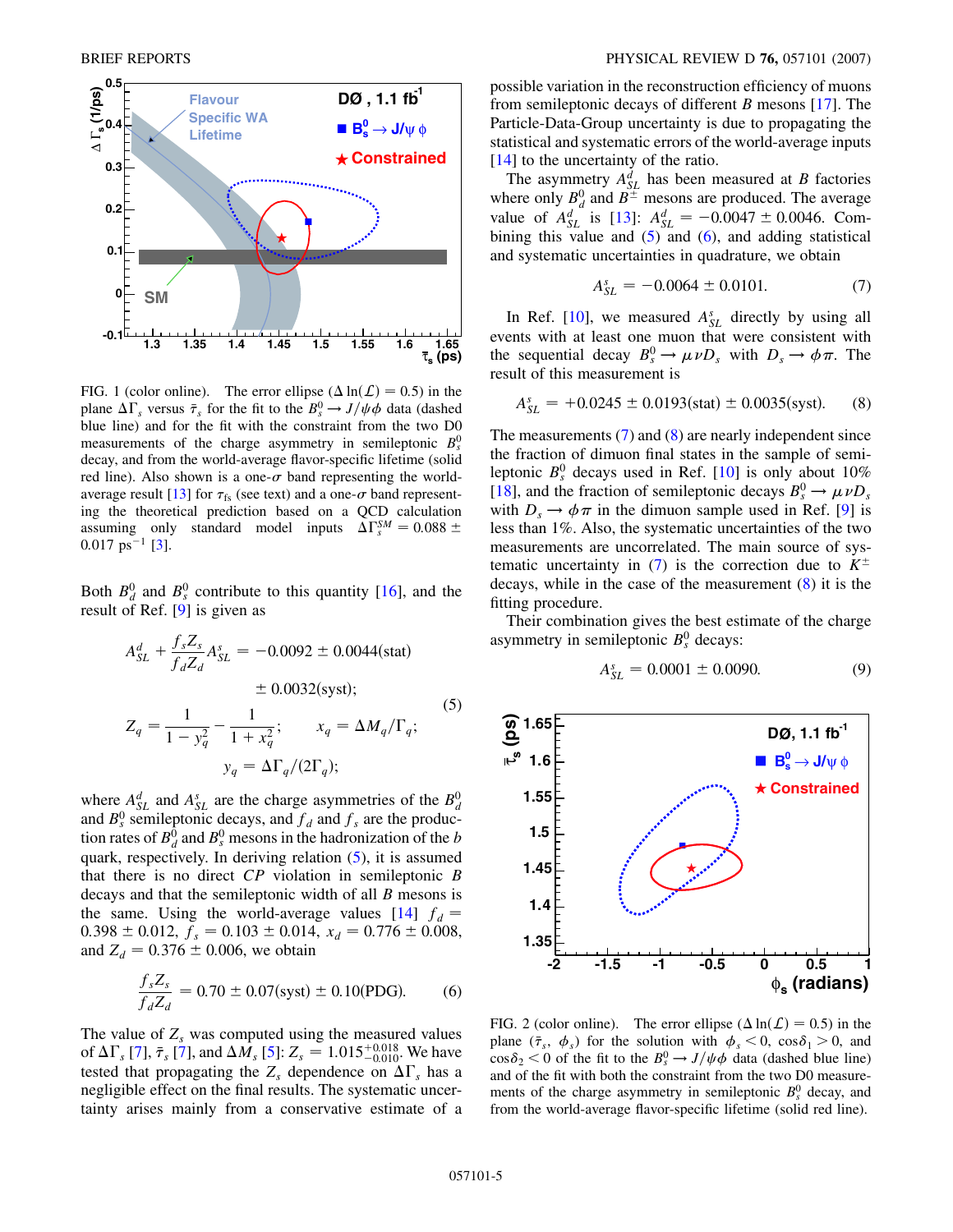<span id="page-5-6"></span>

FIG. 3 (color online). The error ellipses  $(\Delta \ln(\mathcal{L}) = 0.5)$  in the plane  $(\Delta \Gamma_s, \phi_s)$  for the four solutions of fit to the  $B_s^0 \rightarrow J/\psi \phi$ data (dashed blue lines) and of the fit with the constraint from the two D0 measurements of the charge asymmetry in semileptonic  $B<sub>s</sub><sup>0</sup>$  decay, and from the world-average flavor-specific lifetime (solid red lines). The central values for all four solutions of the unconstrained and constrained fits are indicated by blue squares and red stars, respectively. Also shown are the SM prediction (vertical black bar at  $\phi_s = 0$ ), the band representing the relation  $\Delta\Gamma_s = \Delta\Gamma_s^{SM} \times |\cos\phi_s|$ , with  $\Delta\Gamma_s^{SM} = 0.088 \pm 0.017 \text{ ps}^{-1}$  [\[3\]](#page-5-2) (dark shade), and the area corresponding to Eq.  $(10)$  $(10)$  $(10)$  (light shade).

Using relation ([3\)](#page-3-0) and the result  $\Delta M_s = 17.8 \pm 0.1 \text{ ps}^{-1}$ from the CDF experiment [\[5](#page-5-4)], we obtain:

<span id="page-5-5"></span>
$$
\Delta\Gamma_s \cdot \tan\phi_s = A_{SL}^s \cdot \Delta M_s = 0.00 \pm 0.16 \text{ ps}^{-1}. \quad (10)
$$

We have repeated the fit to the  $B_s^0 \rightarrow J/\psi \phi$  data, including the constraints from Eq.  $(10)$ , and from the worldaverage measurement of  $\tau_{fs}$  discussed earlier. To illustrate the fit results and the impact of the constraints, in Figs.  $1-3$  $1-3$ we present likelihood contours in three planes,  $\Delta\Gamma_s$  versus  $\bar{\tau}_s$ ,  $\bar{\tau}_s$  versus  $\phi_s$ , and  $\Delta\Gamma_s$  versus  $\phi_s$ , respectively. The contours indicate error ellipses,  $\Delta \ln(\mathcal{L}) = 0.5$ , corresponding to the confidence level of 39%. The 4-fold ambiguity remains unresolved. The likelihood profile as a function of  $\phi_s$  for the first solution listed in Eq. ([1\)](#page-3-1) is shown in Fig. [4.](#page-5-7) The extracted value of  $\phi_s$  deviates from zero by 1.2 standard deviations.

<span id="page-5-7"></span>

FIG. 4 (color online). The likelihood scan versus  $\phi_s$  for the constrained fit (see text).

In summary, for the solution with  $\phi_s < 0$ ,  $\cos \delta_1 > 0$ , and  $\cos\delta_2$  < 0, we find the decay width difference and the *CP*-violating phase in the  $B_s^0$  system to be

$$
\Delta\Gamma_s = 0.13 \pm 0.09 \text{ ps}^{-1}, \qquad \phi_s = -0.70^{+0.47}_{-0.39}.\tag{11}
$$

The measurement uncertainty is dominated by the limited statistics. The systematic uncertainties include a variation of the background model in the analysis of the decay  $B_s^0 \rightarrow$  $J/\psi \phi$ , detector acceptance, and sensitivity to the details of the track and vertex reconstruction. The results are con-sistent with the SM predictions [\[3\]](#page-5-2).

We thank the staffs at Fermilab and collaborating institutions, and acknowledge support from the DOE and NSF (USA); CEA and CNRS/IN2P3 (France); FASI, Rosatom, and RFBR (Russia); CAPES, CNPq, FAPERJ, FAPESP, and FUNDUNESP (Brazil); DAE and DST (India); Colciencias (Colombia); CONACyT (Mexico); KRF and KOSEF (Korea); CONICET and UBACyT (Argentina); FOM (The Netherlands); PPARC (United Kingdom); MSMT (Czech Republic); CRC Program, CFI, NSERC, and WestGrid Project (Canada); BMBF and DFG (Germany); SFI (Ireland); The Swedish Research Council (Sweden); Research Corporation; Alexander von Humboldt Foundation; and the Marie Curie Program.

- <span id="page-5-0"></span>[1] M. Kobayashi and T. Maskawa, Prog. Theor. Phys. **49**, 652 (1973).
- <span id="page-5-1"></span>[2] P. Huet and E. Sather, Phys. Rev. D **51**, 379 (1995).
- <span id="page-5-2"></span>[3] A. Lenz and U. Nierste, J. High Energy Phys. 06 (2007)

072.

- <span id="page-5-3"></span>[4] V.M. Abazov *et al.* (D0 Collaboration), Phys. Rev. Lett. **97**, 021802 (2006).
- <span id="page-5-4"></span>[5] A. Abulencia *et al.* (CDF Collaboration), Phys. Rev. Lett.